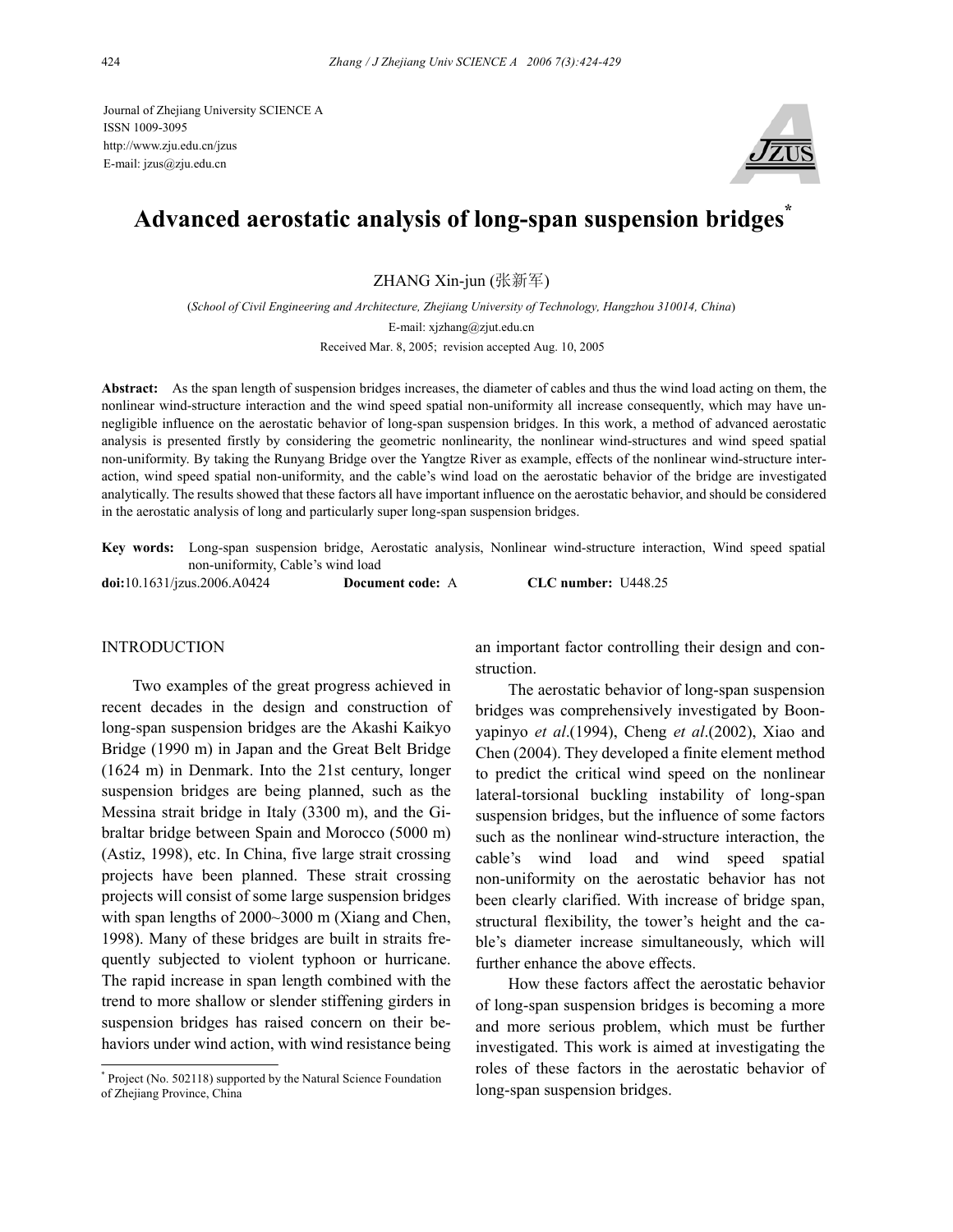## MODEL OF THE AEROSTATIC LOAD

## **Spatial distribution of wind speed**

Generally, wind speed changes in space, and can be expressed as (Xie and Xiang, 1985):

$$
U = \mu U_0, \ \mu = \left[1 - \left(\frac{L - 2z + e(L_1 - L)}{L_1}\right)^2\right] \left(\frac{y}{10}\right)^{\alpha}, \ \ (1)
$$

where  $U_0$  is the basic wind speed at the height of 10 m from the ground at the bridge site;  $\mu$  is wind speed spatial distribution coefficient; *L* is the total length of bridge spans;  $L_1$  is the width of wind distribution; *e* is the coefficient of wind speed distributing non-symmetrically, 0≤*e*≤1. When *e* is equal to 0, wind speed distributes symmetrically with midspan;  $\alpha$  is the exponential coefficient of wind profile, which is dependent on the roughness of the ground; *y* is the height from the ground.

#### **Nonlinear aerostatic loads**

Consider a section of bridge deck in a smooth flow, as shown in Fig.1. Assuming that under the effect of the mean wind velocity *U* with angle of incidence  $\theta_0$ , the torsional displacement of the deck is *θ*. Then the effective wind angle of attack is  $\alpha_e = \theta_0 + \theta$ . As the spatial non-uniformity of wind speed is considered, three components of aerostatic loads, named as drag force, lift force and pitch moment, acting on per unit length of the deck can be expressed as

$$
F_z = \rho \mu^2 U_0^2 D C_z(\alpha_e)/2, \ F_y = \rho \mu^2 U_0^2 B C_y(\alpha_e)/2,
$$
  

$$
M_x = \rho \mu^2 U_0^2 B^2 C_M(\alpha_e)/2,
$$
 (2)

where  $\rho$  is the air density; *D* is the deck's vertical projected area; *B* is the deck's width;  $C_z(\alpha_e)$ ,  $C_y(\alpha_e)$ ,  $C_M(\alpha_e)$  are the aerostatic coefficients obtained from the section model test in wind tunnel.

For cables and hangers, only the drag component is considered, and can be expressed as

$$
F_z = \rho \mu^2 U_0^2 D C_D / 2, \qquad (3)
$$

where  $D$  is the diameter of cables and hangers,  $C_D$  is the drag coefficient, which is equal to 0.7 (Xiang *et al*., 1996).



**Fig.1 The aerostatic loads acting on the deck** 

#### SOLUTION PROCEDURE

The aerostatic analysis is aimed to predict the equilibrium position. Under a certain wind speed, the static equilibrium position must be solved by the iteration approach because of the non-linearity of both the structure and the displacement-dependent aerostatic loads. The iteration equation can be expressed as:

$$
[\boldsymbol{K(u)}\{\boldsymbol{u}\} = \boldsymbol{P}[F_{y}(\alpha_{e}), F_{z}(\alpha_{e}), M(\alpha_{e})], \qquad (4)
$$

where  $[K(u)]$  is the structural stiffness matrix including linear-elastic stiffness matrix and geometrical matrix;  $\{u\}$  is the nodal displacement vector;  $P[F_v(\alpha_e), F_z(\alpha_e), M(\alpha_e)]$  is the total aerostatic load vector.

To solve the nonlinear Eq.(4), a two-iteration solution scheme is used. In the inner cycle of iteration, geometric nonlinear analysis of structure under incremental aerostatic loads is conducted using the incremental Newton-Raphson iteration method. Nonlinear analysis under incremental wind load, induced by the torsional deformation of the deck that in turn increases wind angles of attack, is performed in the outer cycle of iteration. The procedure can be summarized as follows: (1) Input the finite element model of the bridge and its aerostatic coefficients; (2) Compute the wind speed spatial distribution coefficients for each element of the bridge; (3) Perform structural nonlinear aerostatic analysis under the given wind speed  $U_0$  to get the aerostatic equilibrium position.

The computing flow can be described as follows:

(1) Calculate the aerostatic load  ${F_0}$  under the initial wind attack angles, and let  ${F_2}={F_0}$ ,  ${F_1}={0}$ ;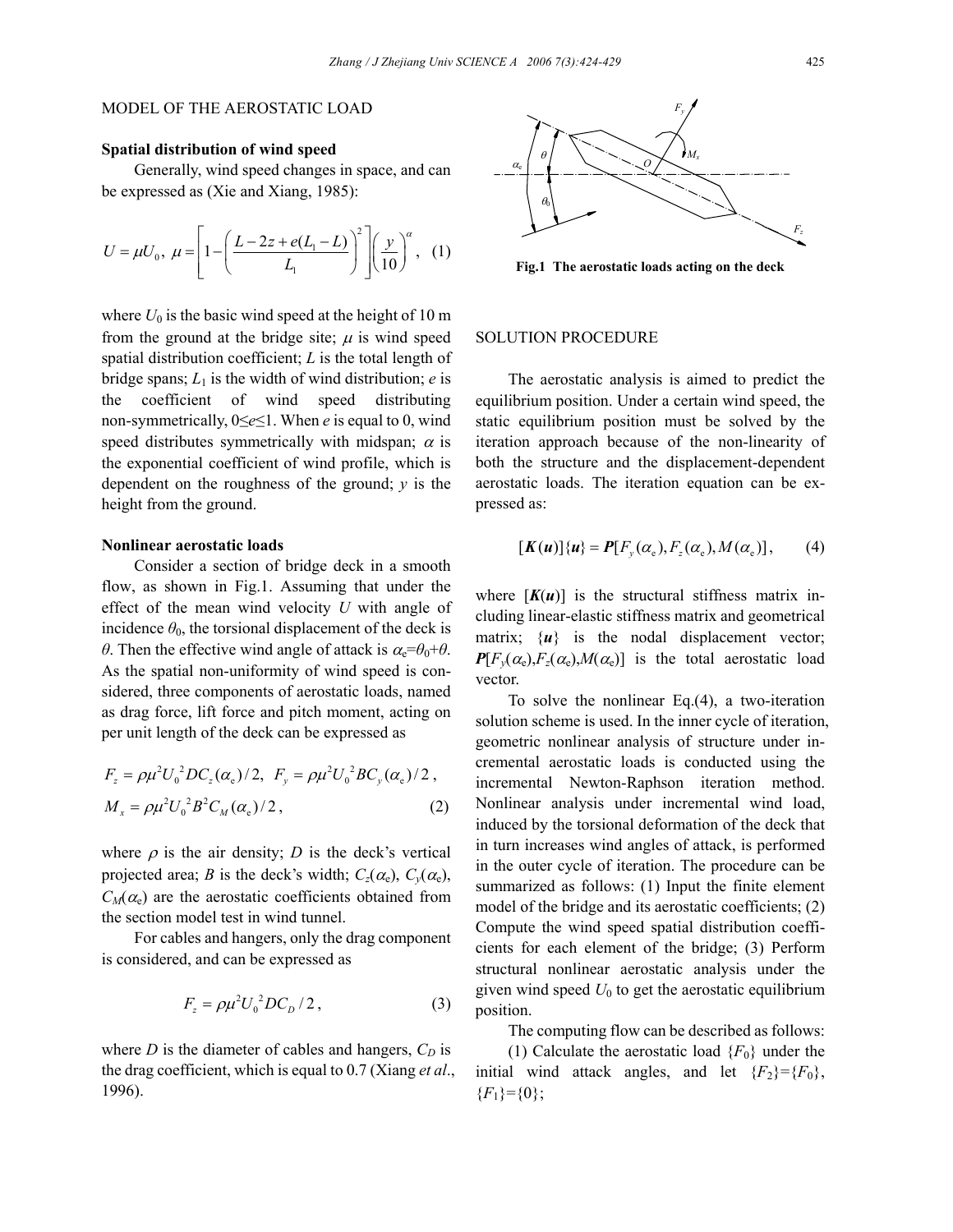(2) Calculate incremental aerostatic load  ${ \Delta F}={F_2}-{F_1},$  and let  ${F_1}={F_2};$ 

(3) Conduct structural geometric nonlinear analysis under incremental aerostatic load to obtain the deformed position of the bridge;

(4) Determine the deck's effective wind attack angle, and recalculate the aerostatic load  ${F<sub>2</sub>}$ ;

(5) Check if the Euclidean norm of the aerostatic coefficients is less than the prescribed tolerance. The Euclidean norm is expressed as:

$$
\left\{\frac{\sum_{1}^{N_{\rm a}}[C_K(\alpha_j)-C_K(\alpha_{j-1})]^2}{\sum_{1}^{N_{\rm a}}[C_K(\alpha_{j-1})]^2}\right\}^{1/2}\leq \varepsilon_K\ (K=y,z,M),\ (5)
$$

where  $\varepsilon_K$  is the prescribed tolerance;  $N_a$  is the total number of nodes subjected to wind action.

If satisfied, the computation is finished. Otherwise repeat Steps  $(2)$  –  $(4)$  until Eq.(5) is satisfied.

Based on the above solution procedure, a computer program BSNAA was developed for the aerostatic analysis of bridge structures (Zhang *et al*., 2002).

### DESCRIPTION OF THE EXAMPLE BRIDGE

The Runyang Bridge over the Yangtze River is the longest suspension bridge in China, and has a 1490 m main span and two 470 m side spans, as shown in Fig.2. The cable's sag to span ratio is 1/10, and the spacing of cables is 34.3 m. The deck is a 3.0 m high and 35.9 m wide steel streamlined box girder. The towers are door-shaped with about 209 m high. In the following analysis, a 3D finite element model of the bridge is established, in which the deck and towers are modeled by 3D beam elements, and the hangers and cables are modeled by 3D bar elements, and rigid beams are provided to model the connections between the deck and the hangers. The connections between bridge components and the supports of the bridge are also properly modeled.



## AEROSTATIC ANALYSIS

In the following sections, under the initial wind attack angle of 0°, influences of the aforementioned factors on the aerostatic behavior of the bridge were investigated analytically by BSNAA. The deck's aerostatic coefficients are experimental determined results of the sectional model test in wind tunnel (Chen and Song, 2000), and the exponential coefficient of wind profile  $\alpha$  is taken as 0.16 (Xiang *et al.*, 1996).

#### **Nonlinear wind-structure interaction**

Long and super long-span suspension bridges deform significantly under static wind action due to their great flexibility. The large deformation, on the one hand, affects structural stiffness; on the other hand, changes the wind attack angle between the wind flow and the deck, and therefore leads to the variation of the aerostatic loads that are the function of the effective wind attack angle. It is called as the nonlinear wind-structure interaction herein.

Linear and nonlinear aerostatic analyses were conducted on the bridge with increase of wind speed. In the linear analysis, only the variation of wind speed was considered, while in the nonlinear analysis, both the variation of wind speed and the nonlinear wind-structure interaction were considered. The evolutions of the displacements of the deck at midspan with wind speed are plotted in Fig.3.

Fig.3 shows that the vertical and torsional displacements obtained from nonlinear analyses are both greater than those from linear analyses, and that the difference increases rapidly with increase of wind speed. Therefore, the nonlinear wind-structure interaction has significant influence on the vertical and torsional displacements. However, the lateral displacements under the two cases are identical, and basically not affected by the nonlinear wind-structure interaction. Therefore, the nonlinear wind-structure interaction should be considered in the aerostatic analysis of long-span suspension bridges.

## **Cable's wind load**

As the bridge span increases, the cable's diameter and its vertical projected area increase, which results in the increase of wind load acting on the cable. **Fig.2 General configuration of Runyang Bridge (m)** In order to investigate how the cable's wind load aff-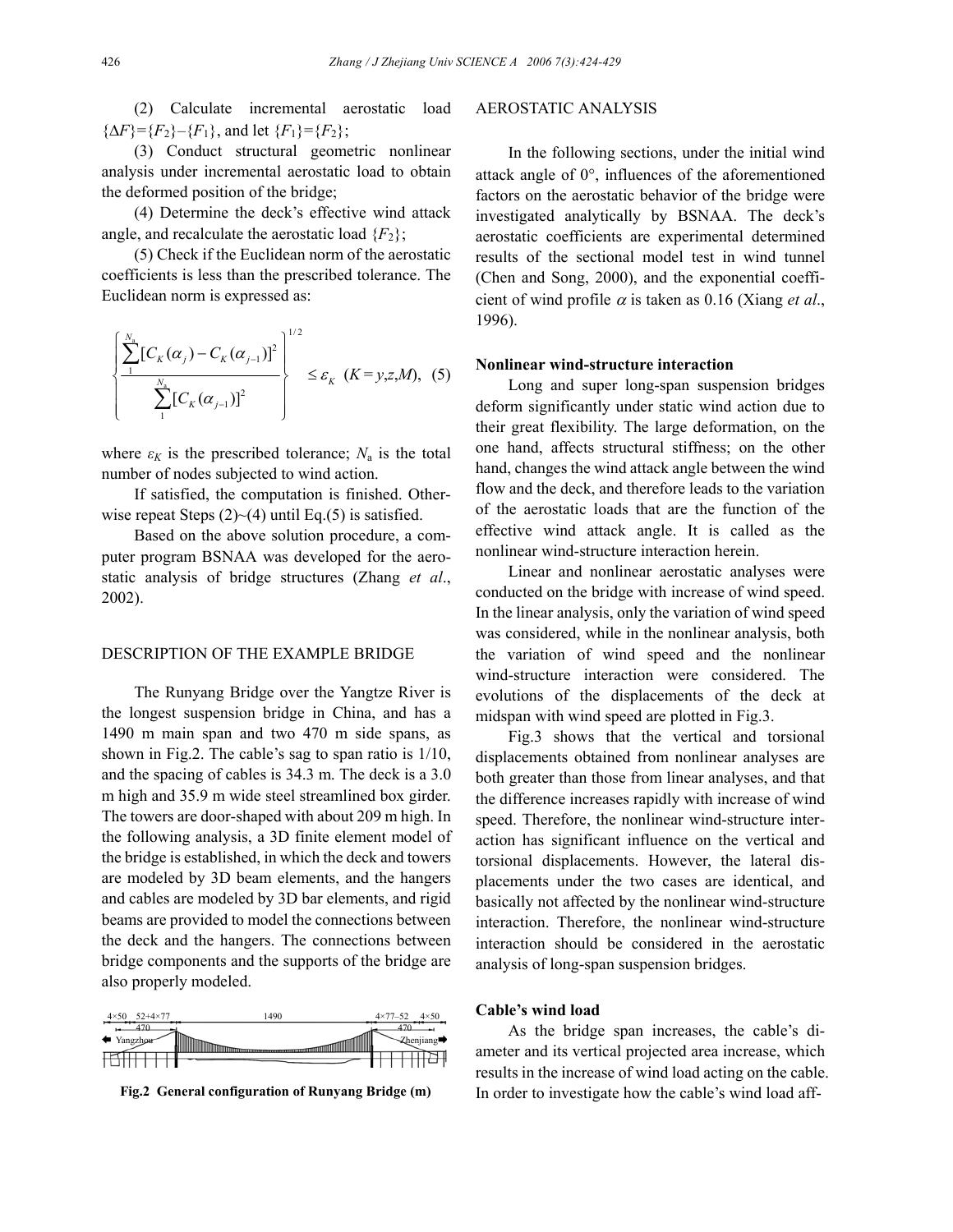



(a) Lateral displacement; (b) Vertical displacement; (c) Torsional angle

ects the aerostatic behavior of the bridge, cases with and without the action of the cable's wind load were analyzed, and evolutions of the displacements of the deck at midspan with wind speed are plotted in Fig.4.

As seen in Fig.4, the lateral and torsional displacements are greatly affected by the cable's wind load, whereas for the vertical displacement, the influence is little. For the bridge, the diameter of a sin-



**Fig.4 Influence of wind load acting on the cables on the displacements of the deck at midspan** 

(a) Lateral displacement; (b) Vertical displacement; (c) Torsional angle

gle cable is 0.7765 m, and the lateral wind load acting on a single cable is approximately 0.24 that on the deck, and therefore the lateral displacement decreases as the action of the cable's wind load is neglected. As lift load is not considered for the two cases, the vertical displacements are almost identical. Without the action of the cable's wind load, the lateral displacements of the deck are greater than those of the cables,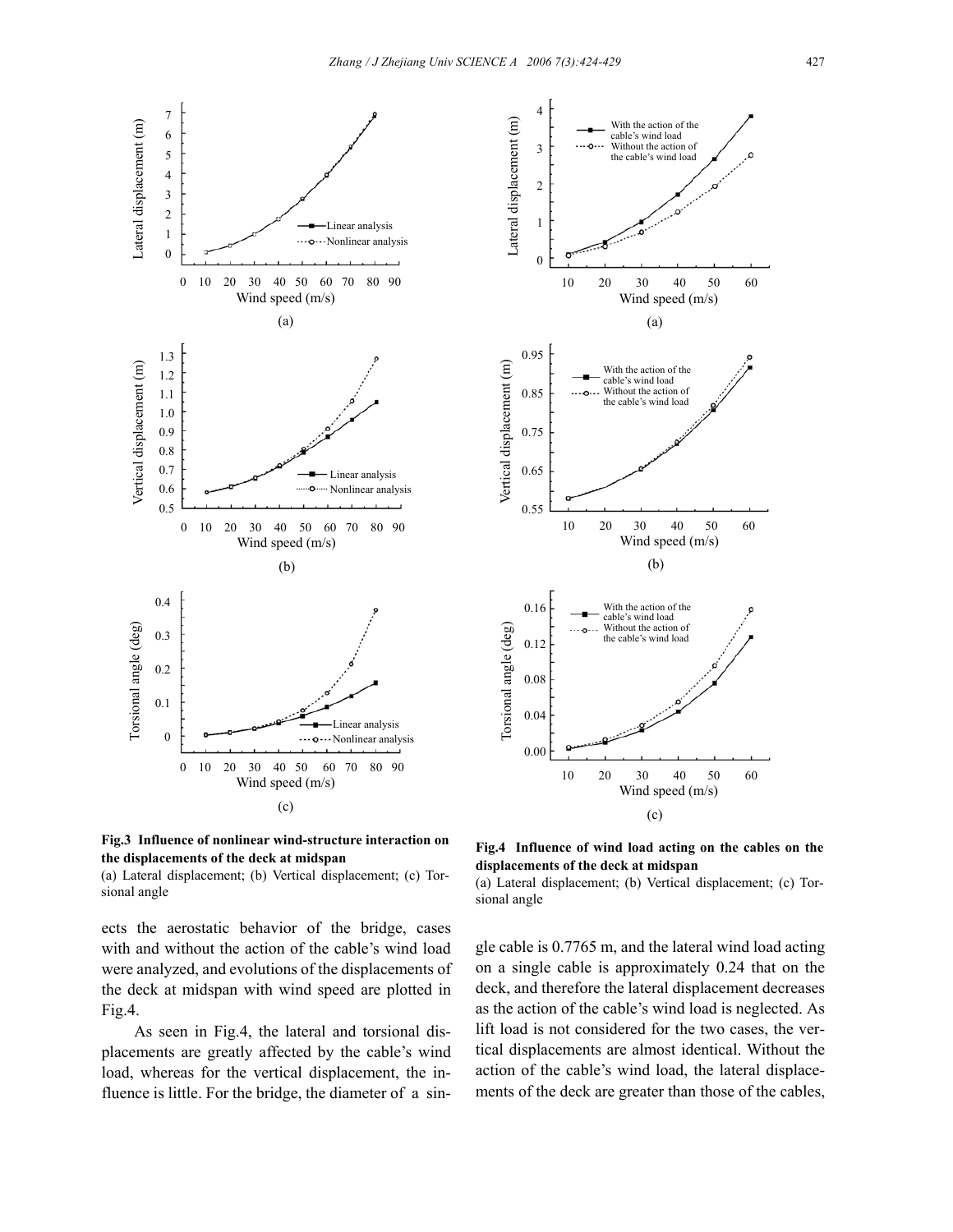and greater torsional angles are achieved for the deck. When the cable's wind load is considered, the difference in the lateral displacements between the deck and cables decreases, and the torsional angles of the deck therefore decrease. Therefore, the cable's wind load must be considered in the aerostatic analysis of long-span suspension bridges.

#### **Spatial non-uniformity of wind speed**

In the previous analysis, the wind speeds at different locations were assumed to be the same. In fact, for long and particularly super long-span suspension bridges, the towers are generally very high, and the wind speeds on the cables and hangers are obviously greater than those on the deck, and therefore the wind speed becomes non-uniform in space.

Under wind speed of 60 m/s, cases with different wind distribution were analyzed. The variations of the lateral and vertical displacements, the torsional angle and the wind speed spatial distribution coefficient along the bridge axis are plotted in Fig.5 and Fig.6.

Fig.5 shows that with decrease of wind distribu-

tion width, the lateral and vertical displacement and the torsional angle are all less than those in the case of wind speed distributing uniformly. The reason is that the wind speed spatial distribution coefficient and therefore the aerostatic loads acting on the bridge are reduced. However, the effect of wind speed spatial non-uniformity on the aerostatic behavior is gradually weakened as the wind distribution width increases.

Under the same wind distribution width as shown in Fig.6, structural displacements decrease greatly as the wind speed distributes non-symmetrically. The fact can be also attributed to that the wind speed spatial distribution coefficient and thus the aerostatic loads acting on the bridge are remarkably reduced in this case. Therefore, the effect should be considered exactly in the aerostatic analysis.

## **CONCLUSION**

In this work, by taking Runyang Bridge over the Yangtze River as example, effects of nonlinear wind-



**Fig.5 The displacements and wind speed spatial distribution coefficient varying along the bridge axis in the case of wind speed distributing symmetrically** 

(a) Lateral displacement; (b) Vertical displacement; (c) Torsional angle; (d) Wind speed distribution coefficient